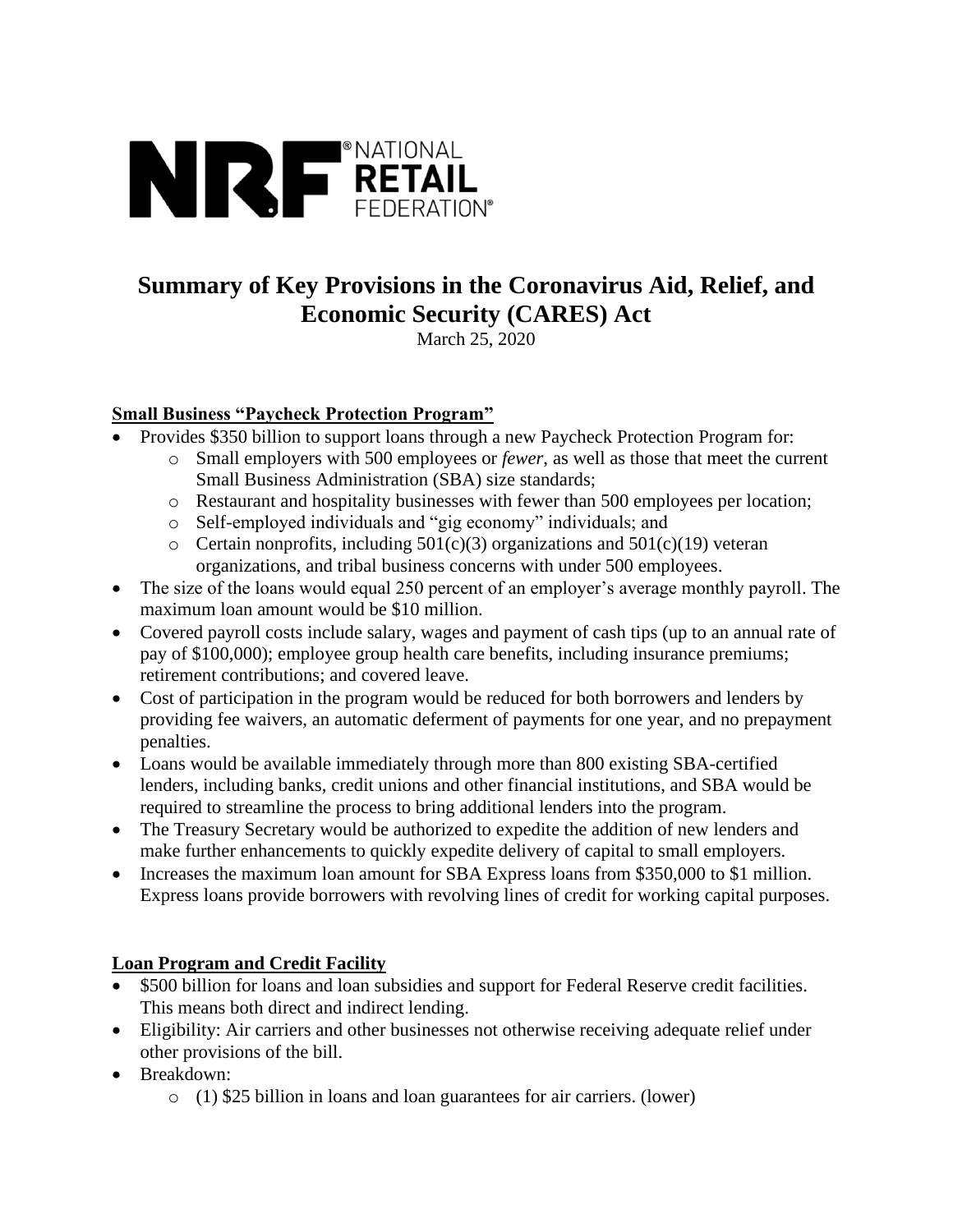- o (2) \$4 billion in loans and loan guarantees for cargo air carriers. (lower)
- o (3) \$17 billion in loans and loan guarantees for businesses critical to maintaining national security.
- o (4) \$454 billion for loans, loan guarantees and investments in support of facilities established by the Federal Reserve to support lending to eligible businesses, states, or municipalities. (higher)
	- Via the Federal Reserve, the \$454 billion will be leveraged to provide up to \$4.54 trillion in financial support.
- Allows Federal Reserve to purchase corporate, state and municipal bonds.
- Restrictions for Loans Under 1, 2, and 3: Loans must be secured, for a term of not more than 5 years, and while the loan is outstanding, prevents stock repurchases and requires borrowers to maintain existing employment to the extent practical, as of March 24 through Sept. 30; contains restrictions on executive compensation; no dividends.
- Conditions on loans made under (4)—all waivable by the Secretary if necessary to protect the interests of the Treasury:
	- $\circ$  Business may not repurchase its shares during the pendency of the loan + 12 months after, unless already obligated by contract;
	- o Business may not pay dividends on common stock during the pendency of the loan + 12 months after;
	- $\circ$  Executive pay limitation—during pendency of loan + 12 months after:
		- Comp. defined as salary plus bonuses, stock awards, and other financial compensation.
		- Anyone who made \$425K or more during 2019 may not receive a raise, nor receive severance that is more than two times the amount of their maximum compensation.
		- Union contracts are exempt from this requirement.
		- For executives making more than \$3M in total comp during 2019:
			- Comp capped at  $$3M + \frac{1}{2}$  of their total comp that exceeded \$3M during 2019
- Specific loan facility under (4) for small and mid-sized businesses:
	- o The Secretary shall endeavor to seek the implementation of a program or facility that provides financing to banks and other lenders to make loans to eligible businesses, including nonprofit organizations, with between 500 and 10,000 employees.
	- o Annualized interest no more than 2%/year.
	- o No payments on principal nor interest due in first 6 months.
	- o Funds must be used to retain 90 percent of business' workforce through Sept. 30, 2020, including benefits.
	- o Loan recipient must intend to restore not less than 90 percent of its workforce that existed as of Feb. 1, 2020 no later than 4 months after the public health emergency has ended.
	- o Must be a US company (there are several requirements around this).
	- o Not in bankruptcy.
	- o Cannot pay dividends or repurchase shares.
	- $\circ$  Cannot outsource or offshore jobs during the loan + 2 years after the loan.
	- o Cannot abrogate an existing collective bargaining agreement.
	- o Must remain neutral in any union drive during the term of the loan.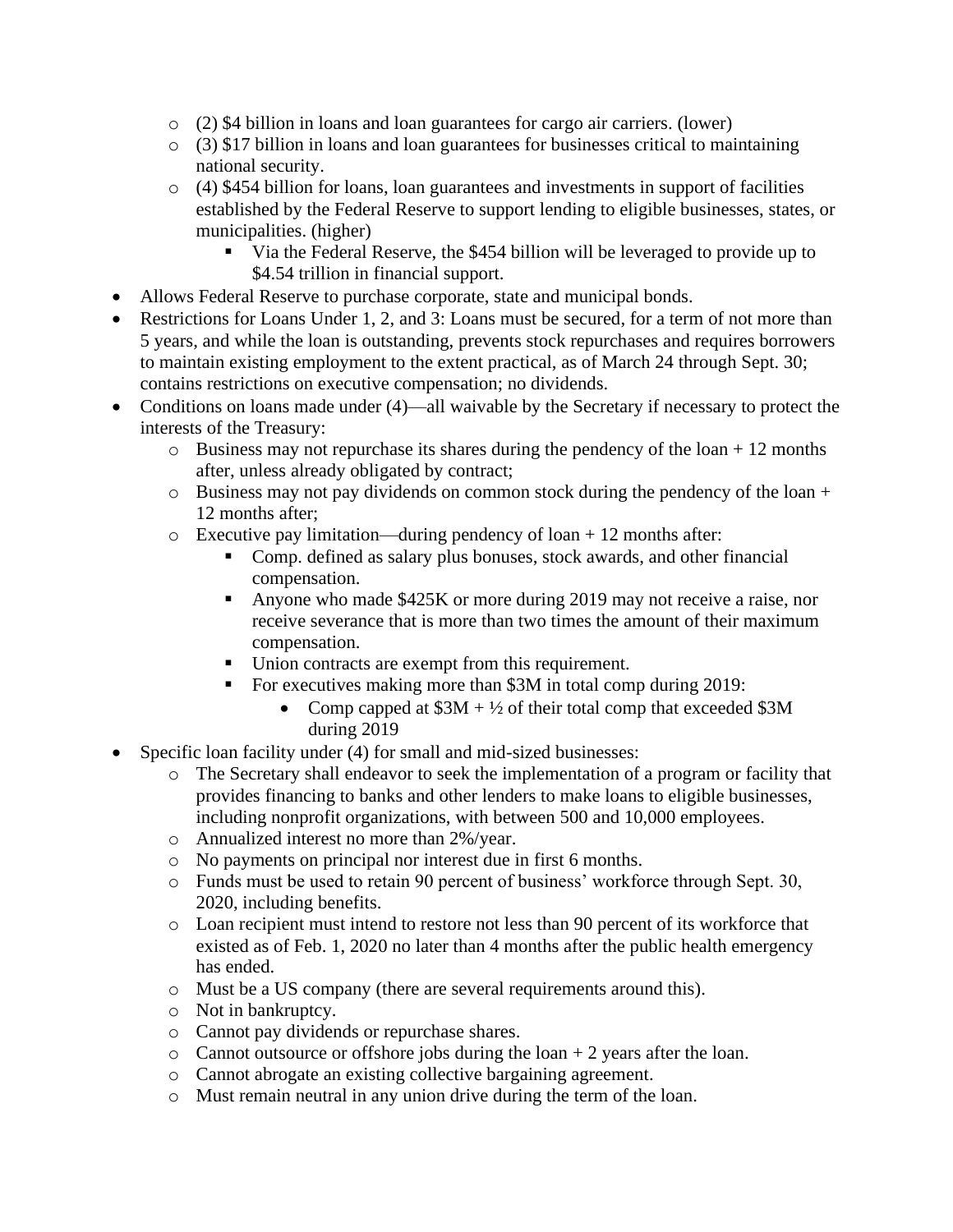- The establishment of this facility (above) shall not limit the establishment of a Main Street Lending Program or any other lending program for small and midsize businesses.
- Authorizes the Secretary to require warrants, stock options, etc. to enable the government to share in any gains.
- Gives the Secretary discretion to set terms consistent with risk and current comparable yields
- No loan forgiveness available under this facility.
- Restrictions Under Federal Reserve: Loans through the Federal Reserve generally (though with possible exceptions) prevent the borrower from repurchasing stock while the loan is outstanding.
- Real-time public reporting of Treasury transactions under the Act, including terms of loans, investments or other assistance to corporations.
- Prohibition on businesses controlled by the President, Vice President, Members of Congress, and heads of Executive Departments getting loans or investments from Treasury programs.
- Creation of Treasury Department Special Inspector General for Pandemic Recovery to provide oversight of Treasury loans and investments and a Pandemic Response Accountability Committee to protect taxpayer dollars.
- Creation of a Congressional Oversight Commission to enhance legislative oversight of pandemic response.

## **Unemployment Insurance Provisions**

#### *Sections 2102-2106:*

The CARES Act includes assistance for unemployment as a result of COVID-19 for a broad swath of individuals. To be covered, an individual must not be eligible for regular compensation or extended benefits under state or federal law and cannot be receiving paid sick leave or other paid leave benefits.

- Covered individuals are otherwise able to work and available for work within the meaning of applicable State law, except the individual is unemployed, partially unemployed, or unable or unavailable to work for a wide range of COVID-19 related reasons (including illness, caring for a family member, school closures, inability to reach the place of employment, quarantines, place of employment is closed, or had to quit their job, among other reasons).
- Coverage is for weeks of unemployment, partial unemployment, or inability to work due to COVID-19 beginning on or after January 27 and ending on or before December 31, 2020.
- Benefit duration is limited to 39 weeks.
- Benefit amount is tied to the state's regular unemployment compensation rate plus \$600 (the Federal Pandemic Unemployment Compensation, which expires July 31, 2020).
	- o States cannot reduce their regular benefit amount as it was in effect under state law as of January 1, 2020.
- Under the agreements laid out in the bill, the federal government will:
	- o Reimburse states for the Federal Pandemic Unemployment Compensation (the \$600) plus any additional administrative expenses.
	- o Provide full temporary full funding for the first week of compensable regular unemployment (due to the requirement states waive the one week waiting period).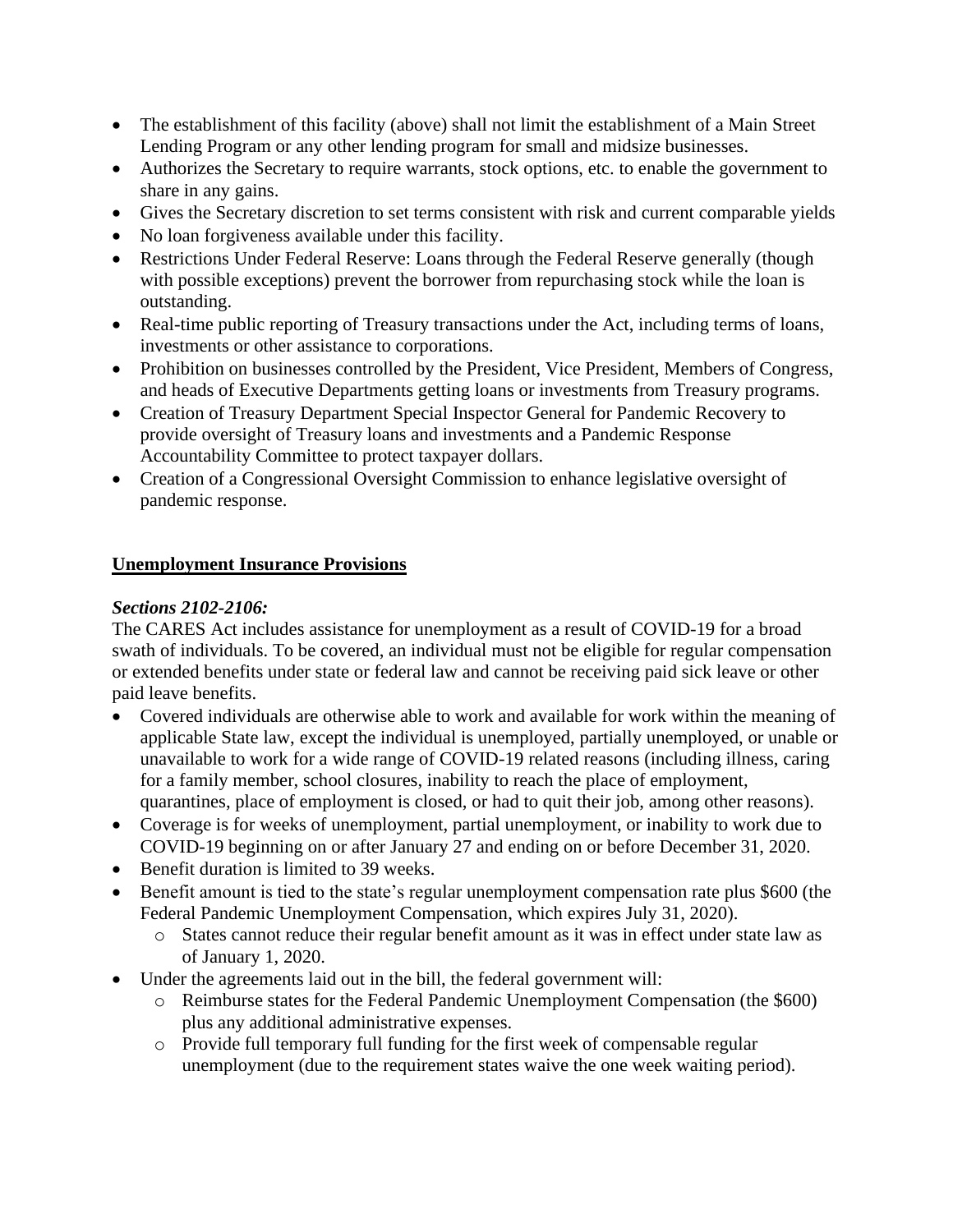#### *Section 2107 – Pandemic Emergency Unemployment Compensation*

- This section provides for an additional 13 weeks (for a maximum of 39 weeks) for individuals who have exhausted regular state and federal UC in the benefit year and are able, available and actively seeking work.
- Individuals would receive the state's regular benefit amount plus \$600 (however the \$600 supplement is only available through July 31, 2020).
- Provides states flexibility to waive the work requirements due to COVID-19 illness, quarantine, or movement restrictions.

## *Short-time Compensation Programs*

• Establishes grants for short-time compensation programs and provides federal technical assistance.

## **Business Tax Provisions**

The bill includes several tax provisions that the NRF has worked for to provide retailers with additional liquidity and help offset the cost of retaining employees during this period of economic decline.

- Correction of an error in the 2017 Tax Act on improvements made to stores and restaurants, allowing retailers to amend returns and get refunds for taxes overpaid in 2018 and 2019.
- Allow businesses to carryback losses from 2018, 2019 and 2020 to previous 5 years and get refunds against taxes paid in profitable years.
- Delay payroll taxes due for  $2020 \text{pay } 50\%$  in 2021 and 50% in 2022.
- Provide a 50% refundable payroll tax credit for employers whose businesses have been fully or partially suspended due to government limitation on commerce or whose businesses have experienced a 50% decline in gross receipts.
- Allow greater deductibility of interest expenses incurred.

#### **Healthcare**

- Required coverage without cost sharing of coronavirus services and vaccine by all health insurance and group health plans.
- Safe Harbor for Telehealth Services promotes telehealth services by providing a safe harbor to protect against loss of high deductible plan status.
- Enables the use of an HSA or FSA for the purchase of over-the-counter medicines and supplies without a prescription (ACA prohibition).
- Health and Human Service Extenders: these are the Medicare and Medicaid extenders originally set to expire on May 22. These provisions have now been extended until November 30.